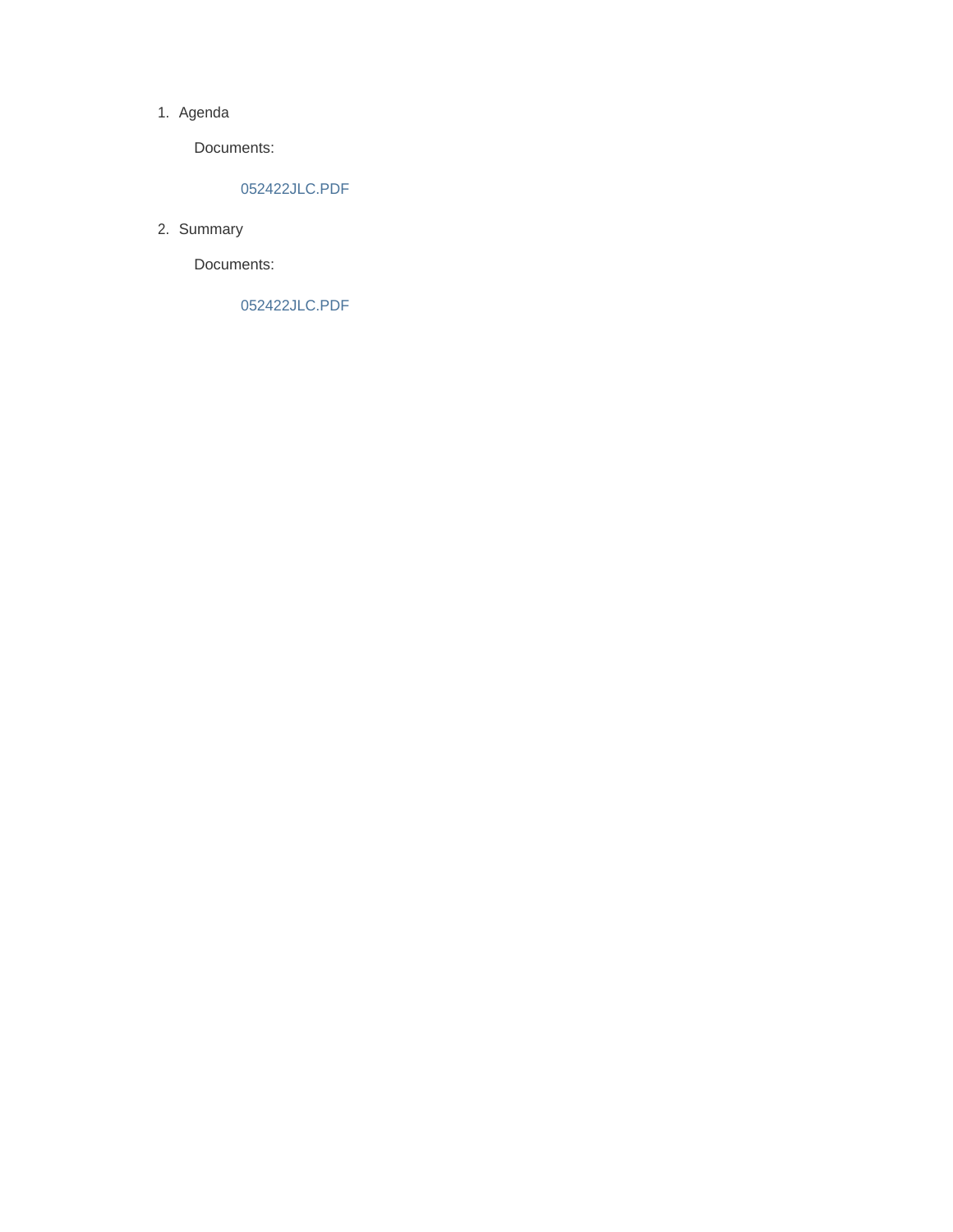

# **City of Marietta**

205 Lawrence Street Post Office Box 609 Marietta, Georgia 30061

# **Meeting Agenda**

# **JUDICIAL LEGISLATIVE COMMITTEE**

| <b>Andy Morris, Chairman</b><br><b>Cheryl Richardson, Vice Chair</b><br>Andre L. Sims |                        |
|---------------------------------------------------------------------------------------|------------------------|
| <b>Tuesday, May 24, 2022</b>                                                          | <b>Council Chamber</b> |

*Immediately Following Parks, Recreation and Tourism Committee*

## **CALL TO ORDER:**

## **MINUTES:**

**20220457 Regular Meeting - April 26, 2022**

Review and approval of the April 26, 2022 meeting minutes.

### **BUSINESS:**

| 20220058 | <b>Code Enforcement Noise Ordinance</b>                                                             |
|----------|-----------------------------------------------------------------------------------------------------|
|          | Motion to approve changes to Chapter 10-6, Noise.                                                   |
|          | <b>Second Reading</b>                                                                               |
| 20220087 | <b>Sanitary Conditions and Procedures</b>                                                           |
|          | Motion to approve the revised ordinance to Sect. 7-4-2-110 - Sanitary Conditions and<br>Procedures. |
|          | <b>Second Reading</b>                                                                               |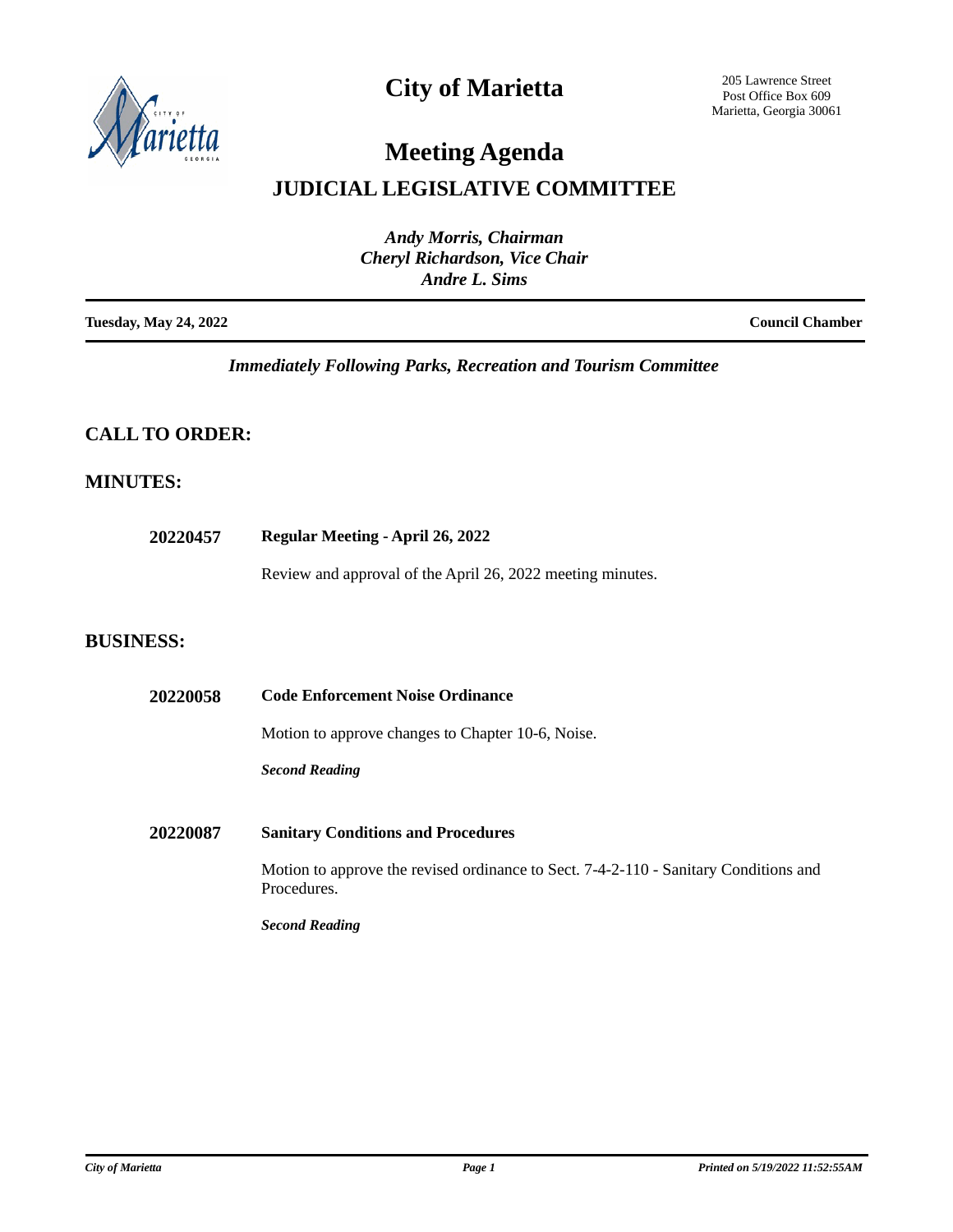**COMMITTEE** 

#### **20220301 Code Amendment - HBR Review Exemption for Filming**

Motion adopting a revision to Article 7-8-8-050 (E.) which would allow the temporary modification to existing buildings or structures within the Downtown Historic District associated with a filming permit to be exempt from obtaining a certificate of approval from the Historic Board of Review.

*Second Reading*

#### **20220509 Detailed Plan - 1326 Old Bells Ferry Road**

Request for approval of the detailed plan for 53 townhomes at 1326 Old Bells Ferry Road zoned MXD (Z2022-05).

#### **20220510 Code Amendment - Historic Preservation Ordinance**

Discussion regarding changes to neighbor notification procedures and exempting new accessory structures that are not visible from the public roadway from requiring a Certificate of Appropriateness.

#### **20220511 Code Amendment - Removal and Storage of Vehicles**

Discussion of Section 9-12-060 of the Marietta City Code, Notice to owner regarding removal of dismantled or junked vehicles from private property.

### **20220530 Ordinance Amendment - Massage Parlors**

Discussion of proposed amendment to Article 8-12-6 regarding massage therapy businesses.

### **ADJOURNMENT:**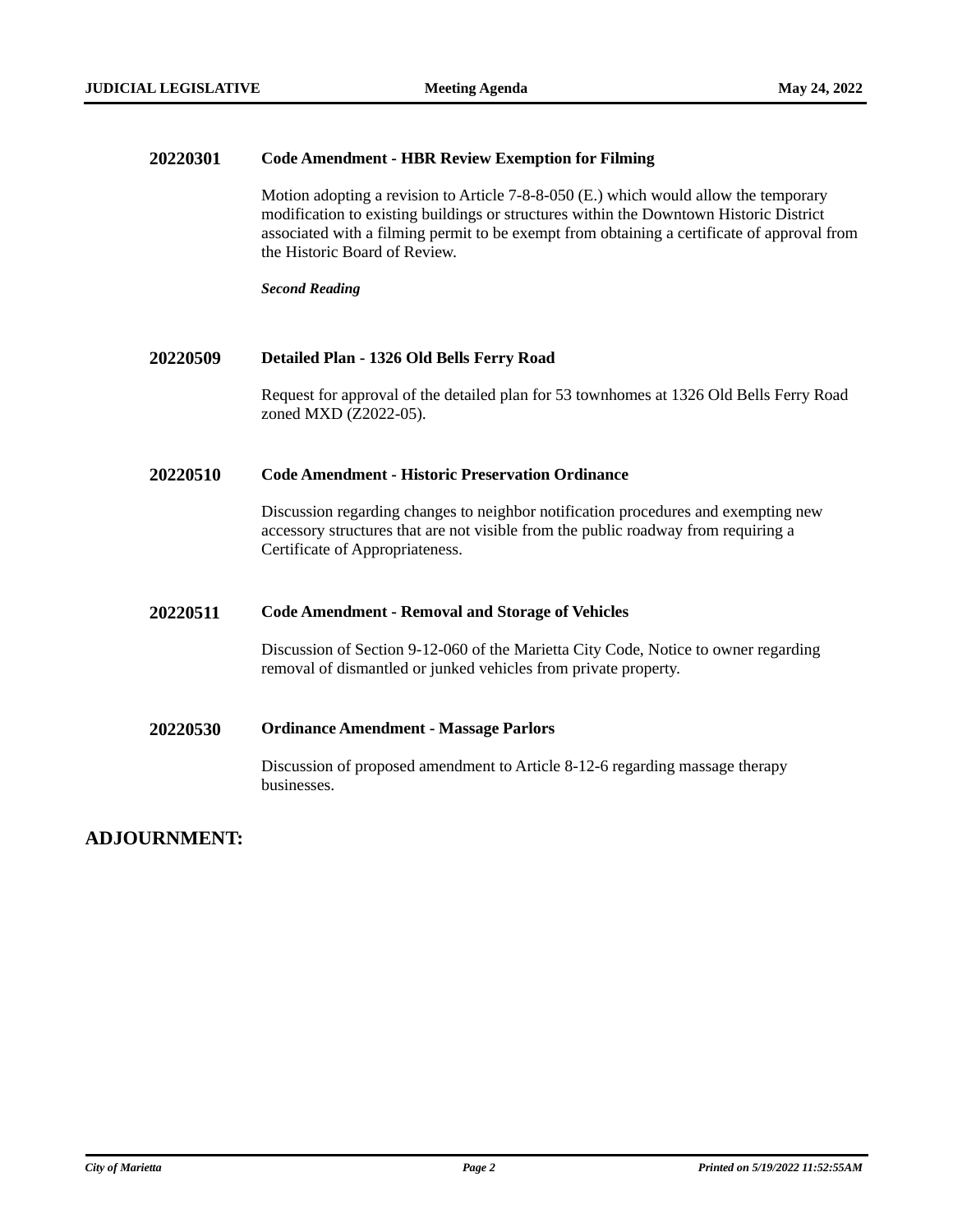

# **City of Marietta**

# **Meeting Summary JUDICIAL LEGISLATIVE COMMITTEE**

*Andy Morris, Chairman Cheryl Richardson, Vice Chair Andre L. Sims*

**Tuesday, May 24, 2022 Council Chamber**

| <b>Immediately Following Parks, Recreation and Tourism Committee</b> |                                                                                                                                                                                                                                                                                                                  |  |
|----------------------------------------------------------------------|------------------------------------------------------------------------------------------------------------------------------------------------------------------------------------------------------------------------------------------------------------------------------------------------------------------|--|
| 20220457                                                             | <b>Regular Meeting - April 26, 2022</b>                                                                                                                                                                                                                                                                          |  |
|                                                                      | Review and approval of the April 26, 2022 meeting minutes.                                                                                                                                                                                                                                                       |  |
|                                                                      | <b>Approved and Finalized</b>                                                                                                                                                                                                                                                                                    |  |
| 20220058                                                             | <b>Code Enforcement Noise Ordinance</b>                                                                                                                                                                                                                                                                          |  |
|                                                                      | Motion to approve changes to Chapter 10-6, Noise.                                                                                                                                                                                                                                                                |  |
|                                                                      | <b>Second Reading</b>                                                                                                                                                                                                                                                                                            |  |
|                                                                      | Recommended for Council Agenda Non Consent                                                                                                                                                                                                                                                                       |  |
| 20220087                                                             | <b>Sanitary Conditions and Procedures</b>                                                                                                                                                                                                                                                                        |  |
|                                                                      | Motion to approve the revised ordinance to Sect. 7-4-2-110 - Sanitary Conditions<br>and Procedures.                                                                                                                                                                                                              |  |
|                                                                      | <b>Second Reading</b>                                                                                                                                                                                                                                                                                            |  |
|                                                                      | <b>Recommended for Council Agenda Non Consent</b>                                                                                                                                                                                                                                                                |  |
| 20220301                                                             | <b>Code Amendment - HBR Review Exemption for Filming</b>                                                                                                                                                                                                                                                         |  |
|                                                                      | Motion adopting a revision to Article $7-8-8-050$ (E.) which would allow the<br>temporary modification to existing buildings or structures within the Downtown<br>Historic District associated with a filming permit to be exempt from obtaining a<br>certificate of approval from the Historic Board of Review. |  |
|                                                                      | <b>Second Reading</b>                                                                                                                                                                                                                                                                                            |  |

**Recommended for Council Agenda Non Consent**